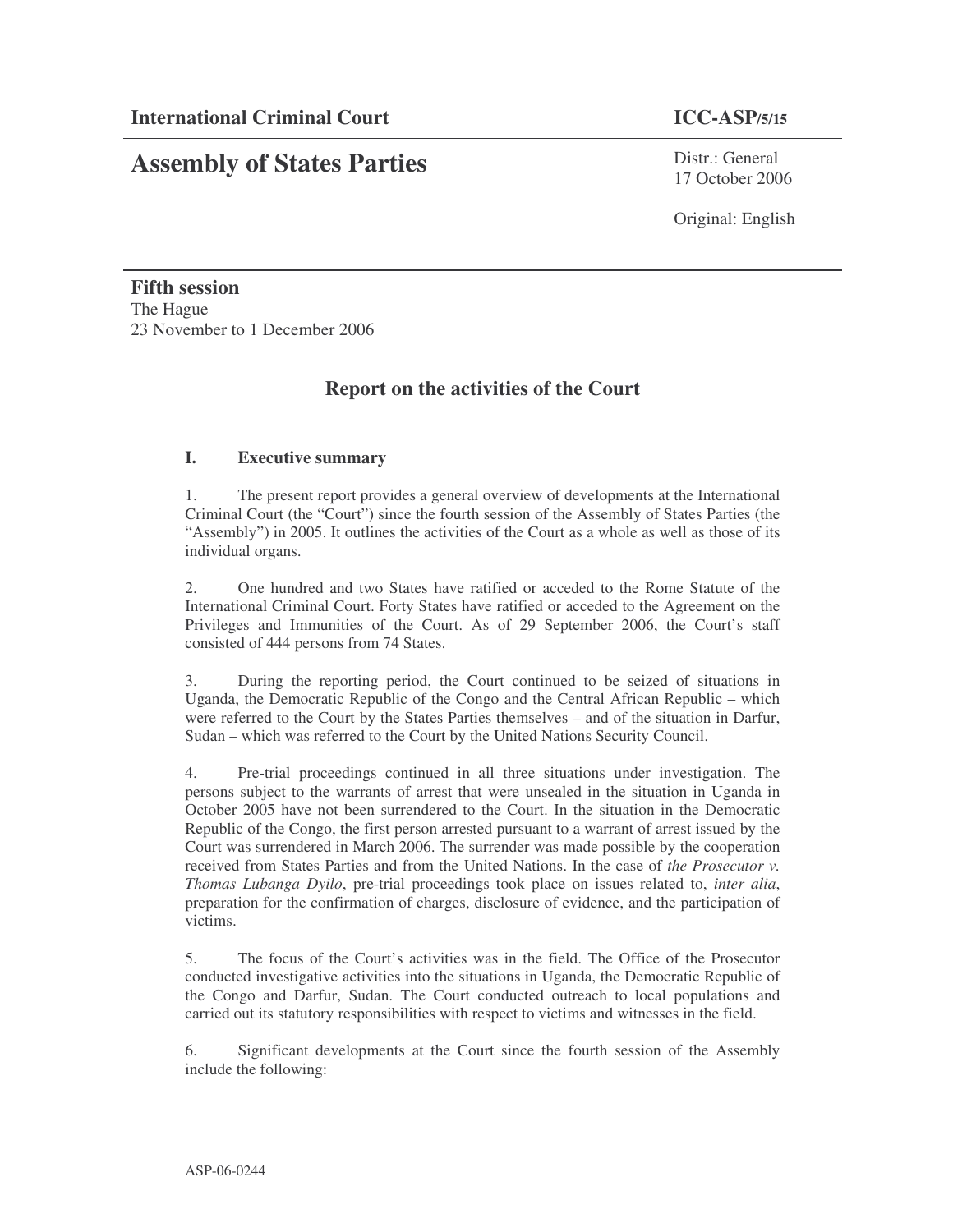- Continuation of investigations and pre-trial proceedings in the situations in the Democratic Republic of the Congo, Uganda and Darfur, Sudan;
- Arrest and surrender of Mr. Thomas Lubanga Dyilo;
- Pre-trial proceedings in the case of *the Prosecutor v. Thomas Lubanga Dyilo*;
- Lack of arrest and surrender of the persons subject to arrest warrants in the situation in Uganda;
- Increased outreach activities in Uganda and the Democratic Republic of the Congo;
- Further refinement of field office needs:
- Conclusion of international cooperation agreements with States on the relocation of witnesses;
- Conclusion of a cooperation agreement with the European Union and negotiation of a cooperation agreement with the African Union; and
- Adoption of the Court's first Strategic Plan and completion of the Court Capacity Model planning tool.

7. More than a year after the Court issued its first warrants of arrest in the situation in Uganda, the five warrants remain outstanding. The Court does not have its own police force to arrest these persons. It depends on the cooperation of States and international organizations to do so. Without sufficient cooperation in the arrest and surrender, there can be no trials.

## **II. Judicial activities**

#### *Proceedings*

8. The Court adheres to the principle of public proceedings. Decisions of the Chambers are published on the Court's web site (www.icc-cpi.int). In certain circumstances, however, proceedings may need to be kept confidential, for example to protect the security of victims and witnesses. As such, not all proceedings are necessarily publicly available.

#### **A. Pre-Trial Chamber I**

#### *1. Situation in the Democratic Republic of the Congo*

9. During the period from January – August 2006, Pre-Trial Chamber I received 68 filings by participants and handed down 18 decisions in the situation in the Democratic Republic of the Congo generally. Issues subject to decision included the right of victims to participate in pre-trial proceedings and the grounds for leave to appeal decisions of the Pre-Trial Chambers. In addition, the Chamber received 393 filings, comprising 9,931 pages, and issued 92 decisions in the case of *the Prosecutor v. Thomas Lubanga Dyilo*. In the *Lubanga* case, 14 hearings were held and 19 oral decisions handed down during this period.

10. On 10 February 2006, Pre-Trial Chamber I issued a sealed warrant of arrest against Thomas Lubanga Dyilo, who is charged with war crimes, namely, enlisting and conscripting children under the age of 15 and using them to participate actively in hostilities. The Court transmitted a request for arrest and surrender to the Democratic Republic of the Congo, and on 17 March 2006 Mr. Lubanga was surrendered to the Court. The Chamber unsealed the warrant of arrest on the same day.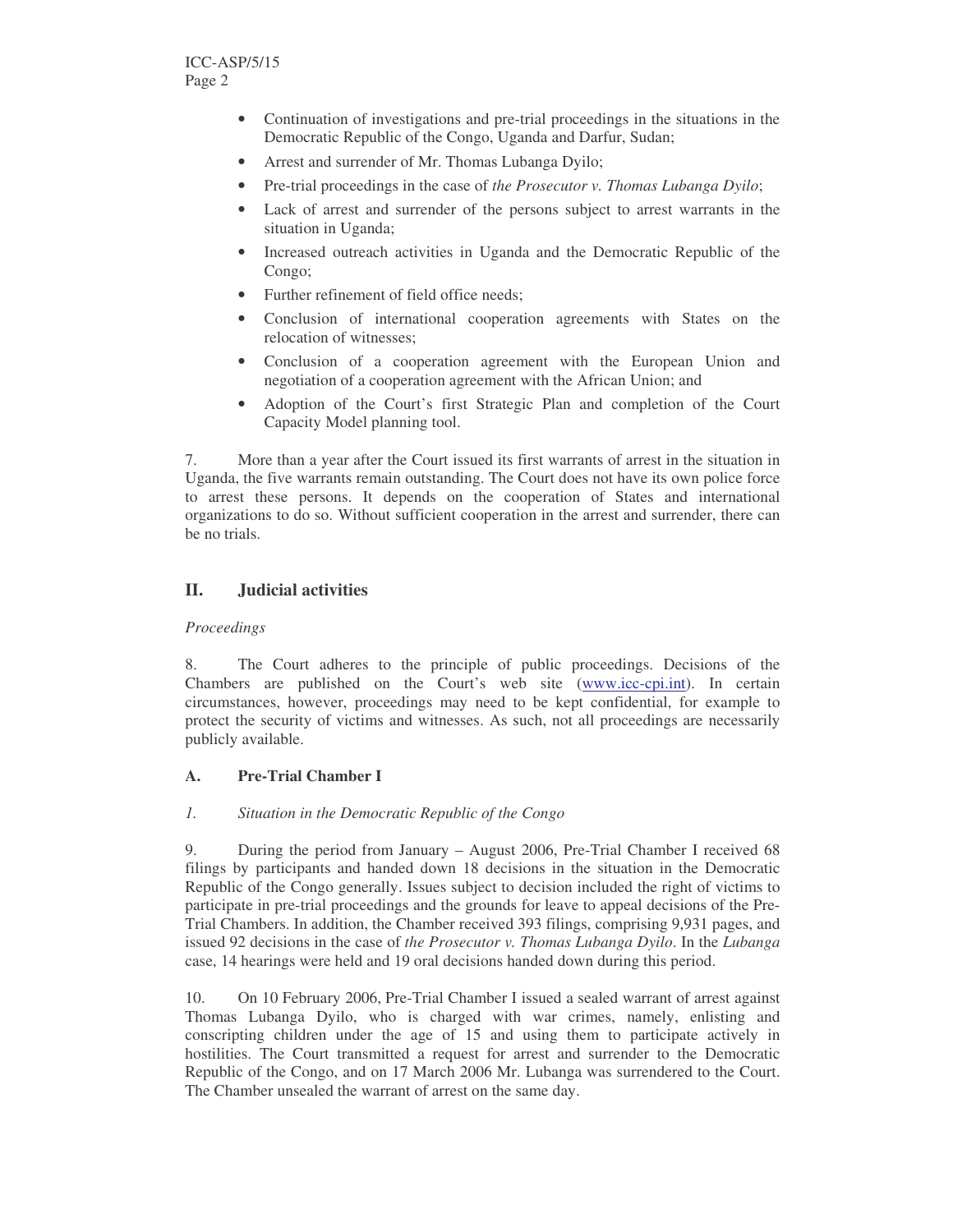11. A significant element of the judicial proceedings in the *Lubanga* case dealt with the disclosure of evidence by the Office of the Prosecutor in anticipation of the hearing to confirm the charges. Over 400 documents and more than 5,000 pages of information were either disclosed to or inspected by the Defence. The Chamber issued decisions pertaining to the system for disclosure and redactions of material to be disclosed. Other issues decided on by the Chamber included the right of victims to participate in the case and the protection of victims and witnesses.

12. On 24 May 2006, the hearing to confirm the charges, originally scheduled for June, was postponed to ensure sufficient time to implement measures necessary for the protection of witnesses in the Democratic Republic of the Congo. On 21 September 2006, the hearing was postponed a second time in order to ensure sufficient time for the preparation of the Defence. At the confirmation hearing, the Prosecutor will be required to support the charges against Mr. Lubanga with sufficient evidence to establish substantial grounds to believe he committed the crimes attributed to him. If the charges are confirmed, the trial will take place thereafter.

## *2. Situation in Darfur, Sudan*

13. Initial pre-trial proceedings took place in the situation in Darfur, Sudan, addressing issues such as the security of victims and witnesses. Nine filings were received and three decisions handed down during the period from January to August 2006.

## **B. Pre-Trial Chamber II**

#### *Situation in Uganda*

14. During the period from January to August 2006, a total of 43 documents were filed in the Uganda situation, 34 of which were in the case of *the Prosecutor v. Kony et al.* The five warrants of arrest issued by the Court in 2005 remained outstanding. The Court must rely entirely on States and international organizations to execute the warrants of arrest and to surrender the persons to the Court. Without arrest and surrender, there will be no trials.

## **C. Pre-Trial Chamber III**

## *Situation in the Central African Republic*

15. During the period from January to August 2006, one decision was issued on 28 March 2006 in the situation in the Central African Republic. The decision as to whether to open an investigation belongs to the Prosecutor. The Prosecutor has not decided whether to begin an investigation in this situation.

## **D. Appeals Chamber**

16. During the reporting period, the Appeals Chamber was seized of the first interlocutory appeals. Issues on appeal included the scope of possible appellate review and decisions of the Pre-Trial Chamber on jurisdiction and admissibility.

17. On 13 July 2006, the Appeals Chamber, sitting in open Court, issued its first decision on the merits, dismissing the Prosecutor's application for extraordinary review of a decision by Pre-Trial Chamber I. In the underlying decision which the Prosecutor sought to have reviewed, Pre-Trial Chamber I had denied the Prosecutor's leave to appeal its decision granting the applications of six victims to participate in proceedings.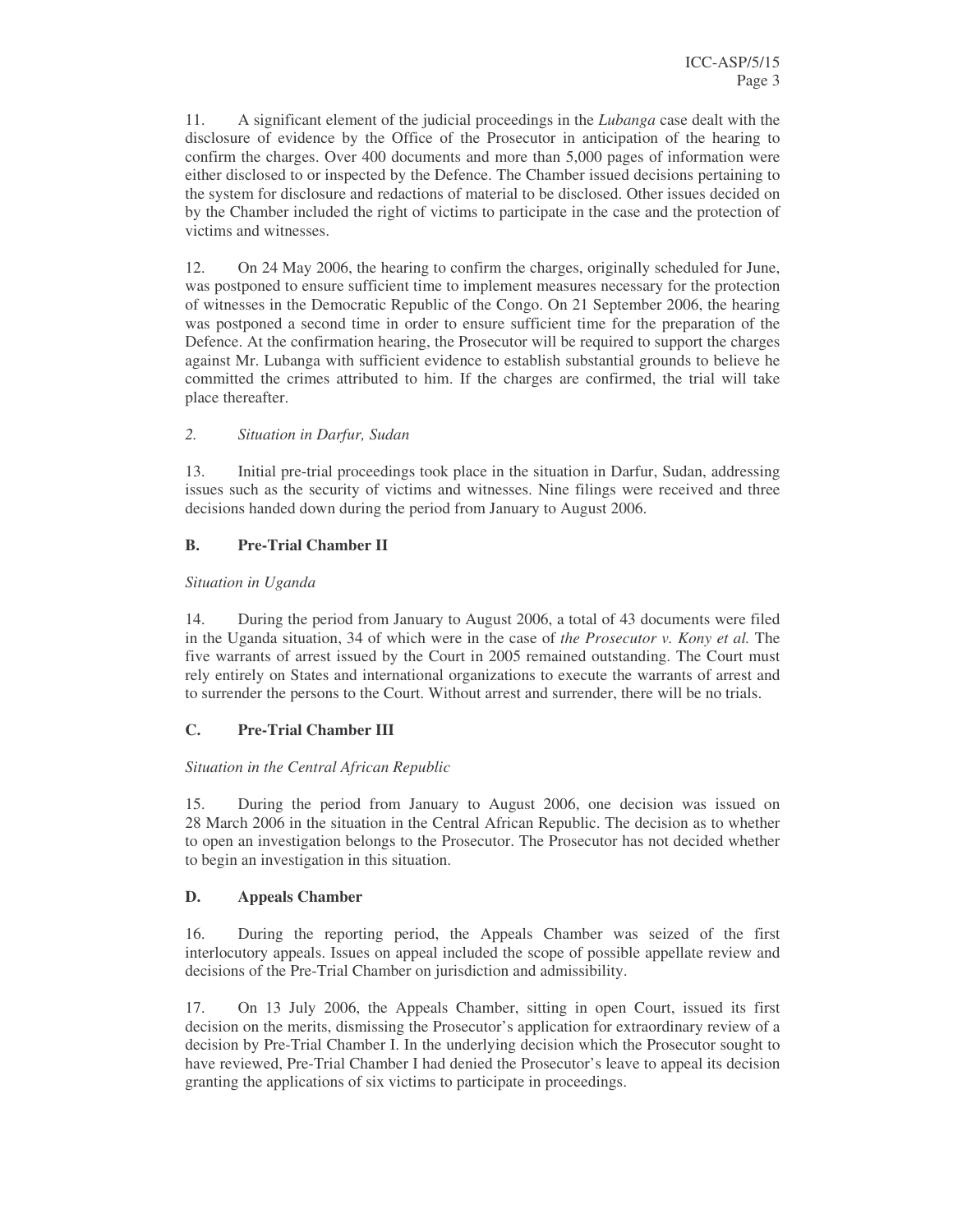#### **E. Presidency**

18. The Presidency's functions comprise judicial and legal functions, administrative functions, including inter-organ coordination, and external relations functions.

19. Following the election of six judges by the Assembly, the outgoing Presidency convened the seventh plenary session of judges for the purpose of assigning the judges to Divisions and electing a new Presidency. The judges re-elected Judge Philippe Kirsch and Judge Akua Kuenyehia as President and First Vice-President, respectively, and elected Judge René Blattmann as Second Vice-President.

20. The Presidency continued to provide support to the work of Chambers and periodically informed the judges of developments at the Court through meetings and newsletters.

21. The Presidency approved the Regulations of the Registry on 6 March 2006, pursuant to rule 14, sub-rule 1, of the Rules of Procedure and Evidence. Following consultations with the Registry, the Presidency approved revised standard application forms for the participation of victims in proceedings and for reparations to victims.

22. The Presidency convened, as needed, meetings of the Coordination Council on issues including adoption of the Court's Strategic Plan and preparation of the 2007 budget. In 2006, the Coordination Council also jointly communicated with staff in relation to the Strategic Plan and other matters of concern to all staff.

23. In the fulfilment of its external relations activities, the Presidency's primary objective remained the enhancement of public awareness and understanding of the Court. The President met with Government officials, representatives of States, parliamentarians and representatives of international and regional organizations. He also addressed numerous non-governmental organizations, academics, the media and the public at large.

24. In June 2006, the President visited the African Union in Addis Ababa, where he spoke to the Peace and Security Council of the African Union and met with the Chairperson of the African Union Commission. The President travelled by invitation to a number of other countries around the world to provide information about the Court

25. The Presidency oversaw the negotiation of international agreements by the Legal Advisory Services Section of the Registry. The Presidency continued discussions with States in relation to the enforcement of sentences**.** The first agreement on the enforcement of sentences was concluded in October 2005. No further agreements have been concluded since.

#### **F. Divisions and Chambers**

26. On 26 January 2006, six judges were elected by the Assembly to nine-year terms. Five of those elected - Judges Akua Kuenyehia, Sang-hyun Song, Hans Peter Kaul, Erkki Kourula and Anita Usacka - were serving judges. Judge Ekaterina Trendafilova was elected for the first time by the Assembly. On 10 March 2006, the six judges elected to the Court gave a solemn undertaking at the seat of the Court in The Hague.

27. On 11 March 2006, a plenary session was held to assign judges to the judicial Divisions, as follows:

 Appeals Division: Erkki Kourula, President of the Division; Philippe Kirsch; Georghios Pikis; Navanethem Pillay; and Sang-Hyun Song;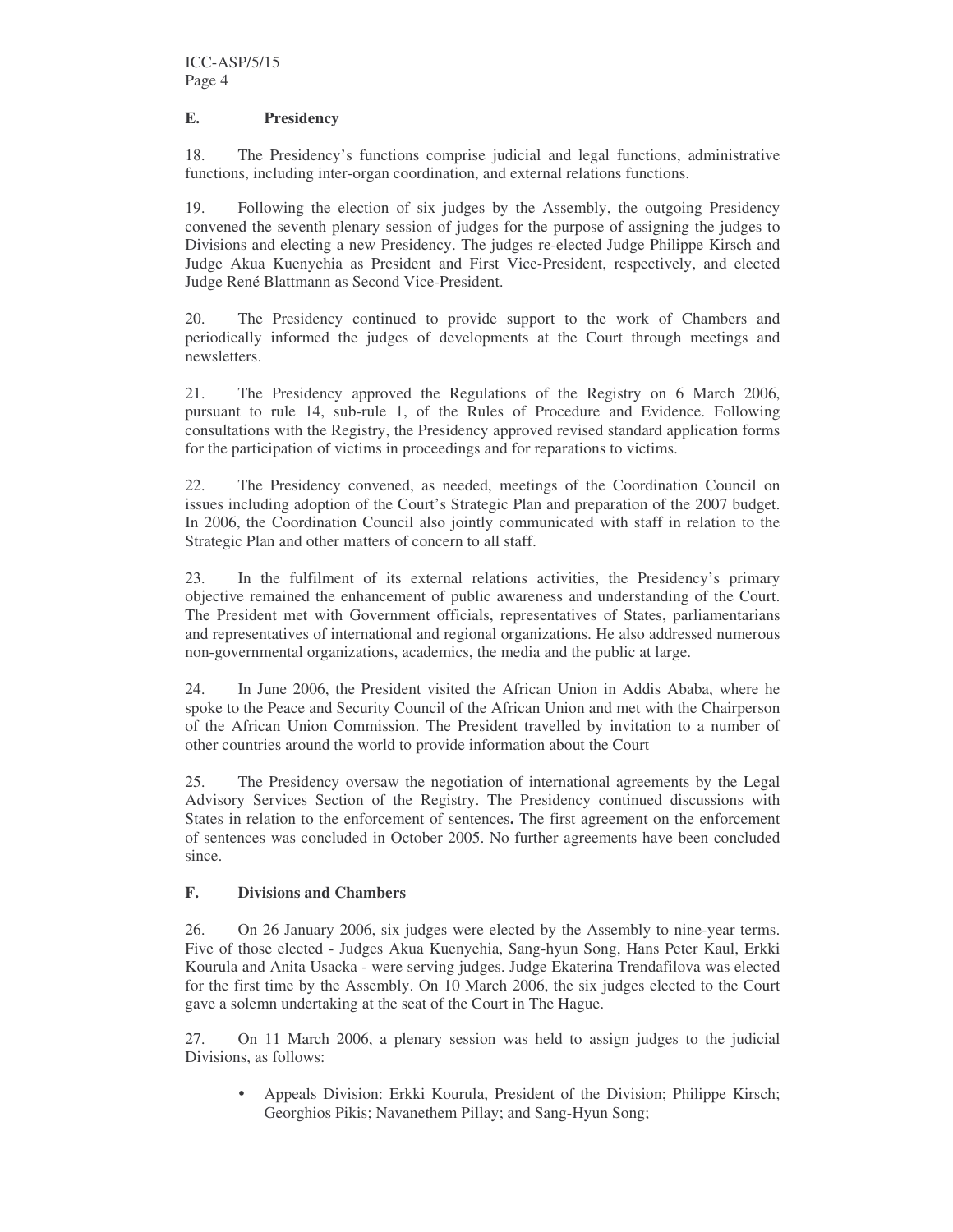- Trial Division: René Blattmann; Karl T. Hudson-Phillips; Elizabeth Odio Benito; Maureen Harding Clark; Anita Ušacka; and Adrian Fulford;
- Pre-Trial Division: Hans-Peter Kaul, President of the Division; Akua Kuenyehia, Claude Jorda; Mauro Politi; Fatoumata Dembele Diarra; Sylvia Steiner; and Ekaterina Trendafilova.

28. Following its election in March, the Presidency reconstituted Pre-Trial Chambers. The current Pre-Trial Chambers are as follows:

- Pre-Trial Chamber I: Judges Jorda (presiding), Kuenyehia and Steiner;
- Pre-Trial Chamber II: Judges Politi (presiding), Diarra and Trendafilova; and
- Pre-Trial Chamber III: Judges Steiner (presiding), Kaul and Trendafilova.

29. On 27 February 2006, the Advisory Committee on Legal Texts elected Judge Erkki Kourula, representative of the Appeals Chamber, as Chairperson of the Committee for three years, pursuant to regulation 4, sub-regulation 2, of the Regulations of the Court. The Advisory Committee met three times in 2006.

## **III. Office of the Prosecutor (proceedings and investigations)**

30. The Office of the Prosecutor is conducting investigations into situations of ongoing violence, where even travelling to the areas in question may be impossible, or where the territory suffers from a collapse of functioning institutions. This has presented challenges in terms of the security, health and welfare of staff and of logistics and language requirements. In light of these challenges, the Office, based on the Rome Statute, focused its efforts on the most serious crimes and on those who bear the greatest responsibility for these crimes.

#### **A. Proceedings**

#### *Democratic Republic of the Congo*

31. On 12 January 2006, after 18 months of investigation, the Office of the Prosecutor submitted a sealed application for an arrest warrant against Thomas Lubanga Dyilo, as described above.

32. Mr. Lubanga is a Congolese national and the alleged founder and leader of the Union des Patriotes Congolais (UPC) and its military wing, the Forces Patriotiques pour la Libération du Congo (FPLC). According to the unsealed arrest warrant, as President of the UPC and Commander-in-Chief of the FPLC, Mr. Lubanga allegedly had ultimate control over the adoption and implementation by the UPC and FLPC of policies and practices which included conscription and enlistment of children under the age of 15 into the FPLC and of using children under the age of 15 to participate actively in hostilities.<sup>1</sup> With regard to additional charges, the Office stated that it would defer investigation of other crimes until the completion of his first trial.

33. The decision on the timing and content of the arrest warrant was triggered by the possibility of the imminent release of Mr. Lubanga. He (along with other militia leaders) had been held in the Democratic Republic of the Congo since March 2005, reportedly in reaction to the killing of United Nations peacekeepers on 25 February 2005. It was possible that he would have been released when his detention was reviewed by the competent military judge in March 2006. After consideration of the evidence gathered during the

<sup>&</sup>lt;sup>1</sup> http://www.icc-cpi.int/library/cases/ICC-01-04-01-06-2\_tEnglish.pdf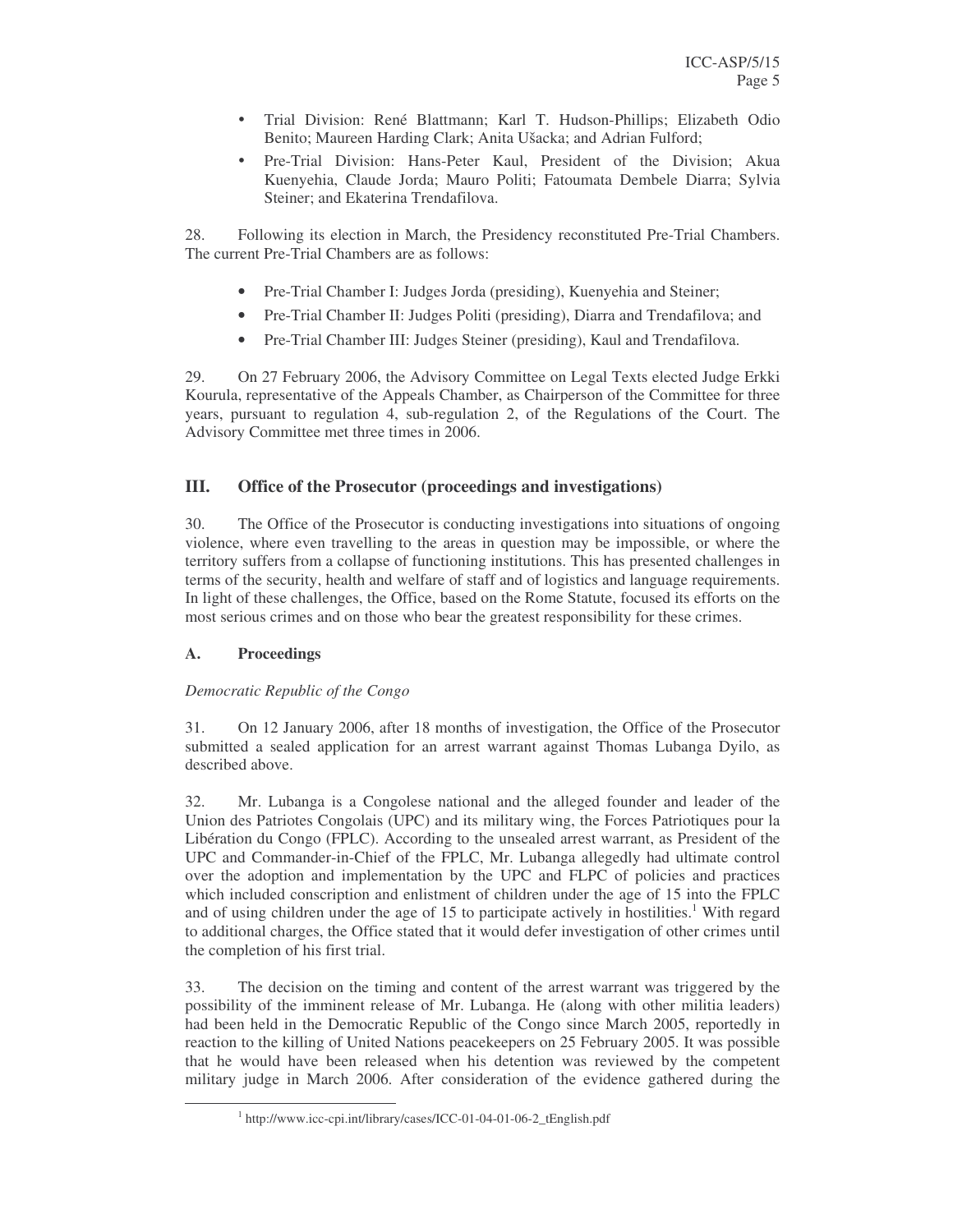investigation, including linkage of the accused to the crimes, the Office decided to file an application for an arrest warrant.

34. Since the initial appearance of Mr. Lubanga, the Office has been involved in extensive proceedings as described above. The Office has disclosed or permitted the inspection of nearly 400 documents and more than 5,000 pages of information, including incriminatory and potentially exculpatory evidence.

35. On 28 August 2006, the Office of the Prosecutor filed the formal document containing the charges against Mr. Lubanga, charging him with enlisting and conscripting children under the age of 15 and using them to participate actively in hostilities.

## **B. Investigation**

36. While the UPC investigation team continues preparations for trial, a second investigation team is pursuing crimes allegedly committed by another armed group in Ituri. The Office is taking a sequenced approach, as is its policy, and has stated that Mr. Lubanga's case will be the first and not the last one in this situation. There are different possibilities for subsequent cases. In addition to the situation in Ituri, the Office is continuing to assess the situation in the other provinces of the Democratic Republic of the Congo.

## *1. Uganda*

37. The Office continued to collect evidence in relation to the crimes allegedly committed by the five individuals identified in the arrest warrants which were issued in 2005. The Office continued to look at the situation in northern Uganda as a whole and to collect information relating to alleged crimes committed by other groups, including the Uganda People's Defence Force.

38. In August 2006, the Office received reports of the death of Raska Lukwiya, one of the five persons subject to an arrest warrant. Mr. Lukwiya is alleged to have served in the inner circle of Joseph Kony's most senior commanders. At the request of the Government of Uganda, the Office provided assistance in the identification process. The results of this process are not yet known, but will be publicly communicated upon completion.

39. In May 2006, new efforts to mediate an end to the conflict gained momentum, resulting in a cessation of hostilities in August 2006. Channels of communication have been established with the Government of Uganda and other relevant actors in this initiative, and the Office continues to stay apprised of developments.

40. In July 2006 the Ugandan Minister for Security, Mr. Amama Mbabazi, visited the Court as part of a regular exchange between the Office of the Prosecutor and the Government of Uganda. The Office was updated on the peace negotiations. The Government of Uganda highlighted the positive contribution of the warrants in driving the Lord's Resistance Army to the negotiations, comments which have been echoed by others, including Jan Egeland, the United Nations Under-Secretary-General for Humanitarian Affairs.<sup>2</sup> At no point has the Government of Uganda sought a withdrawal of the warrants of arrest.

<sup>&</sup>lt;sup>2</sup> Briefing by the Under-Secretary-General for Humanitarian Affairs and Emergency Relief Coordinator on the situation in Africa (United Nations document, S/PV.5525, 15 September 2006).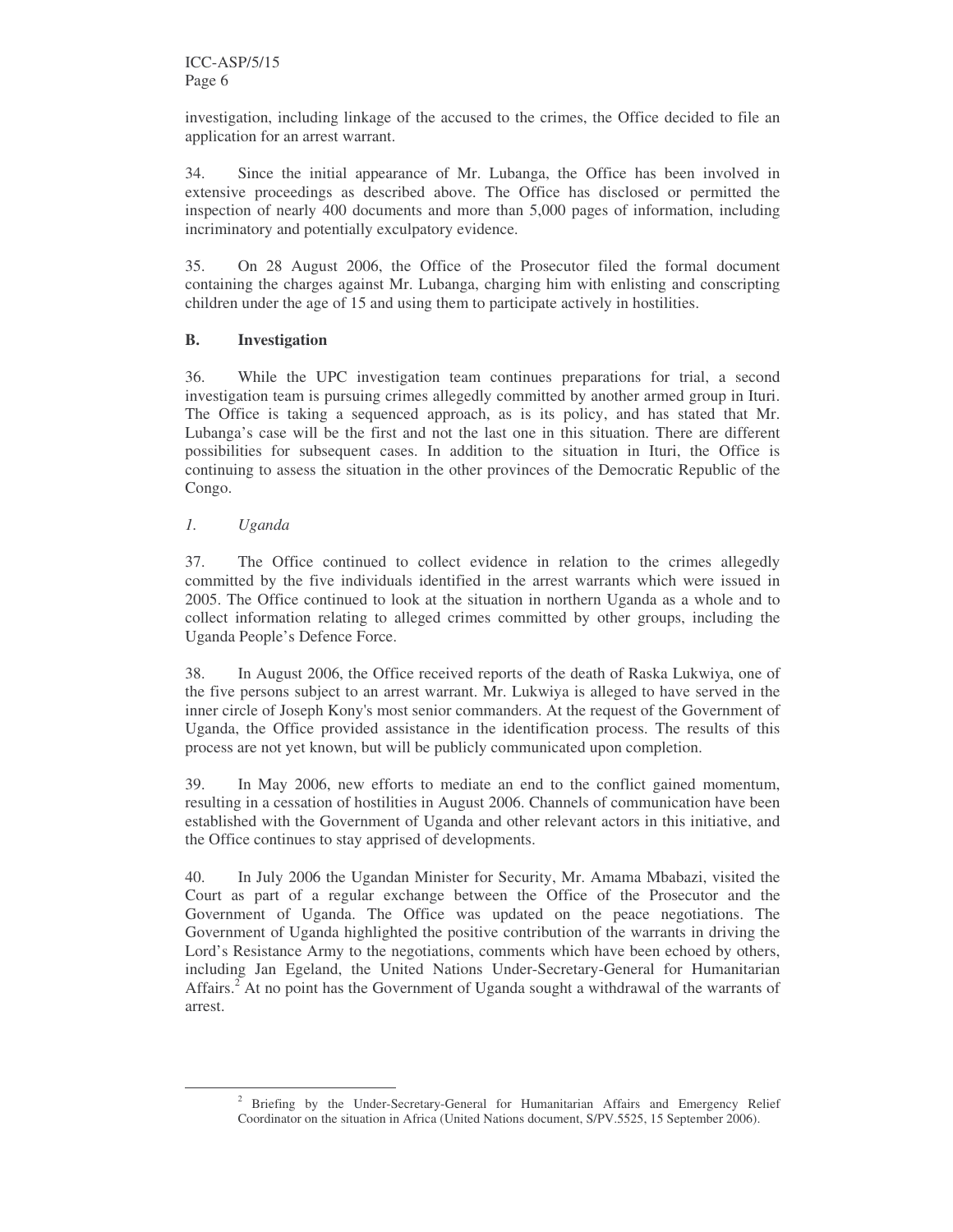#### *2. Darfur, Sudan*

41. The ongoing conflict prevented the Office from conducting investigations on the ground in Darfur. The Office is under a legal duty to protect victims and witnesses under the Rome Statute. Therefore, the absence of a functioning and sustainable system for their protection has prevented an effective investigation from being conducted inside Darfur.

42. The Office has nevertheless continued to make substantial progress in the investigation. It undertook approximately 50 missions to over 15 countries (including countries in the region), contacted and interviewed hundreds of witnesses, gathered numerous expert reports, and collected and analysed thousands of documents.

43. The Office sought various forms of cooperation from the parties to the conflict. The assistance of the African Union and the United Nations will also be a vital component of any future operations. To this end, the Office has concluded a number of arrangements with international organizations and bodies, while multiple requests for assistance have been, or are in the process of being, fulfilled.

44. In response to requests from the Office, the Government of Sudan facilitated three visits by delegations to Sudan during the reporting period. In February 2006, the delegation benefited from an extensive programme of meetings with local, judicial and law enforcement authorities. The Sudanese Government cooperated with the Office, "allowing unfettered access to the requested officials in meetings that were formally video recorded."<sup>3</sup> The delegation met extensively with judges, prosecutors and representatives of the police force and other Government departments. During this mission, the Office gathered significant amounts of information to determine whether the Government of Sudan has dealt with, or is dealing with, the types of cases that the Office is likely to select for prosecution.

45. In May 2006, the Government of Sudan submitted a written report responding to questions submitted by the Office, providing information on various phases of the conflict from the Government's perspective on matters ranging from military and security structures operating in Darfur to the legal system governing the conduct of military operations and the activities of other parties to the conflict.<sup>4</sup>

46. In June 2006, another mission to Sudan was conducted. This involved further factfinding activities, including meetings with military officers to further clarify the written report.

47. In August 2006, a delegation from the Office conducted its third mission of the year to Khartoum. The Office formally interviewed two high officials from among a number it had requested to interview. The individuals requested for interviews were persons who, due to their positions, could provide information relating to the activities of the Government of Sudan and other parties to the conflict in Darfur.

48. During the period since the last report to the Assembly, the Prosecutor twice updated the United Nations Security Council on the progress of the investigation, as required by Security Council resolution 1593 (2005), once on 13 December 2005 and again on 14 June 2006.

<sup>&</sup>lt;sup>3</sup> http://www.icc-cpi.int/library/cases/OTP\_ReportUNSC\_3-Darfur\_English.pdf (p.9).

<sup>4</sup> http://www.icc-cpi.int/library/cases/OTP\_ReportUNSC\_3-Darfur\_English.pdf (p.9).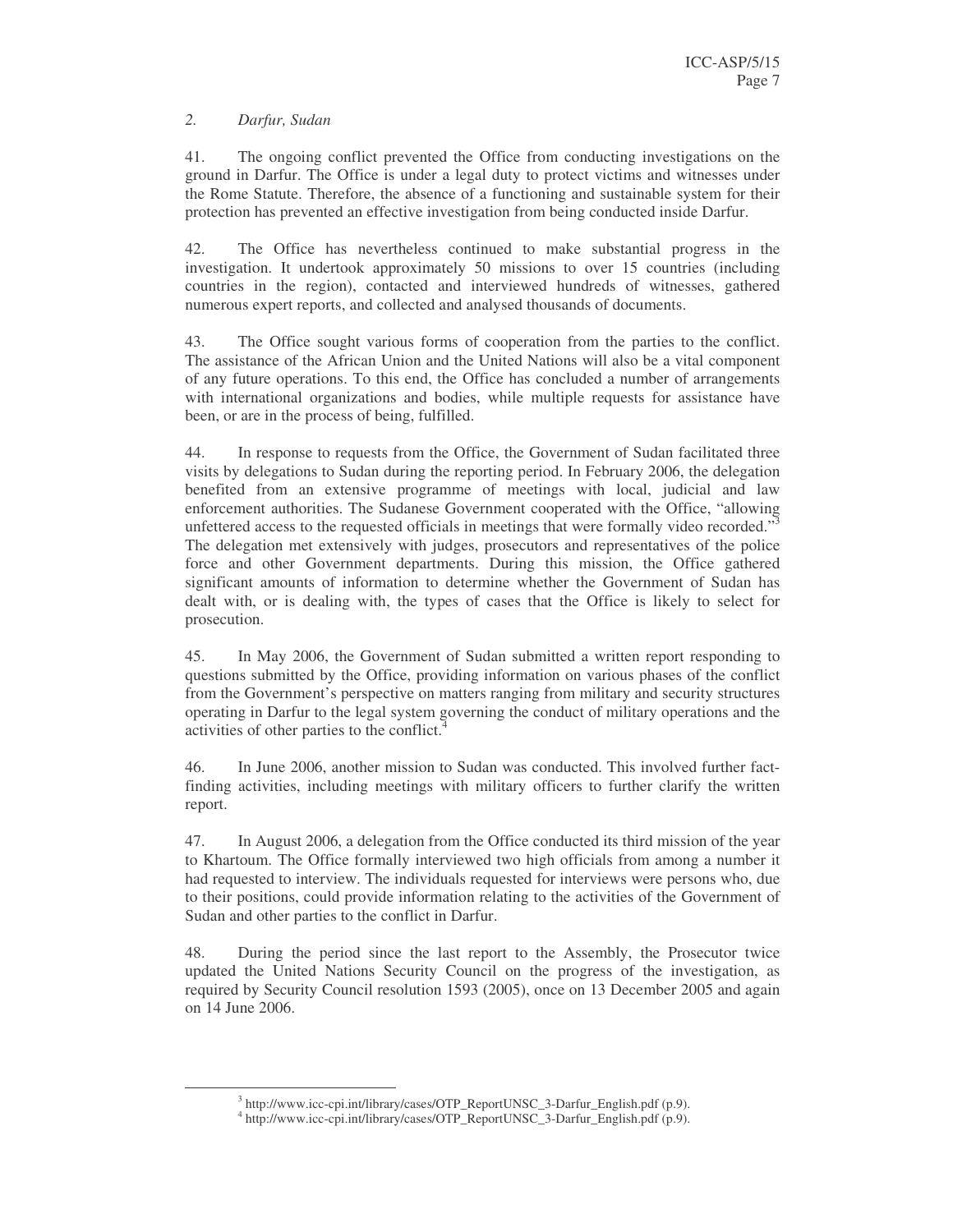#### **C. Proceedings**

49. On 31 August 2006, Antonio Cassese, in his capacity as Chairperson of the International Commission of Inquiry on Darfur, submitted written observations concerning the protection of witnesses and the preservation of evidence in Darfur, pursuant to Pre-Trial Chamber I's Decision Inviting Observations in Application of Rule 103 of the Rules of Procedure and Evidence. On 11 September, the Prosecutor filed a written response to Professor Cassese's observations. In this response, the Prosecutor noted the continuing lack of security in Darfur and the absence of any effective infrastructure for the protection of victims and witnesses – a key responsibility of the Office and the Court. He went on to note that to date the investigation was continuing without let-up outside Darfur.

#### **D. Outreach**

50. In 2006, the Office of the Prosecutor continued to strengthen its outreach activities in situations under investigation. Outreach activities are targeted and designed to obtain support and cooperation from local partners for its investigations. The Office also cooperated with the Registry in conducting larger and more general outreach activities.

## *1. Democratic Republic of the Congo*

51. The Office strengthened and developed outreach activities in the Democratic Republic of the Congo, in coordination with the Registry, as appropriate, particularly in Kinshasa and in the Ituri district. For example, the Office maintained its involvement in the "Interactive Radio for Justice" initiative, a private programme on Radio Canal Revelation in Bunia which promotes dialogue between Ituri communities, local and national authorities and the International Criminal Court and local courts. In addition, the Office has conducted regular information sessions for local non-governmental organizations in Kinshasa.

52. Following the arrest of Mr. Lubanga, the Office conducted a series of press conferences and arranged for television and radio coverage of the arrest and of the work of the Court. The Prosecutor visited Kinshasa from 3 to 4 April 2006, at which time a press release was issued, a number of press conferences and interviews held and a conference involving non-governmental organizations organized. Finally, in preparation for the confirmation of charges hearing in the *Lubanga* case, press briefings, radio programmes and public debates were organized to raise awareness of the proceedings and work of the Court.

#### *2. Uganda*

53. In 2006, the Office continued to strengthen its outreach activities in northern Uganda disseminating information through radio broadcasts, newspapers and other media outlets.

54. In March and June 2006, the Office and the Registry co-organized workshops in northern and eastern Uganda with over 150 traditional leaders, 50 religious leaders, over 120 representatives of non-governmental organizations, and over 60 local government representatives. The purpose of the workshops was to share and receive information concerning the activities of the Court and to further develop sustainable networks and mechanisms to disseminate information more broadly within the local community.

#### *3. Darfur, Sudan*

55. The Office and the Registry conducted assessments of the best practices to reach the population in Darfur. In the initial outreach phase, a communications strategy was outlined, challenges and opportunities to conduct outreach defined, and target groups and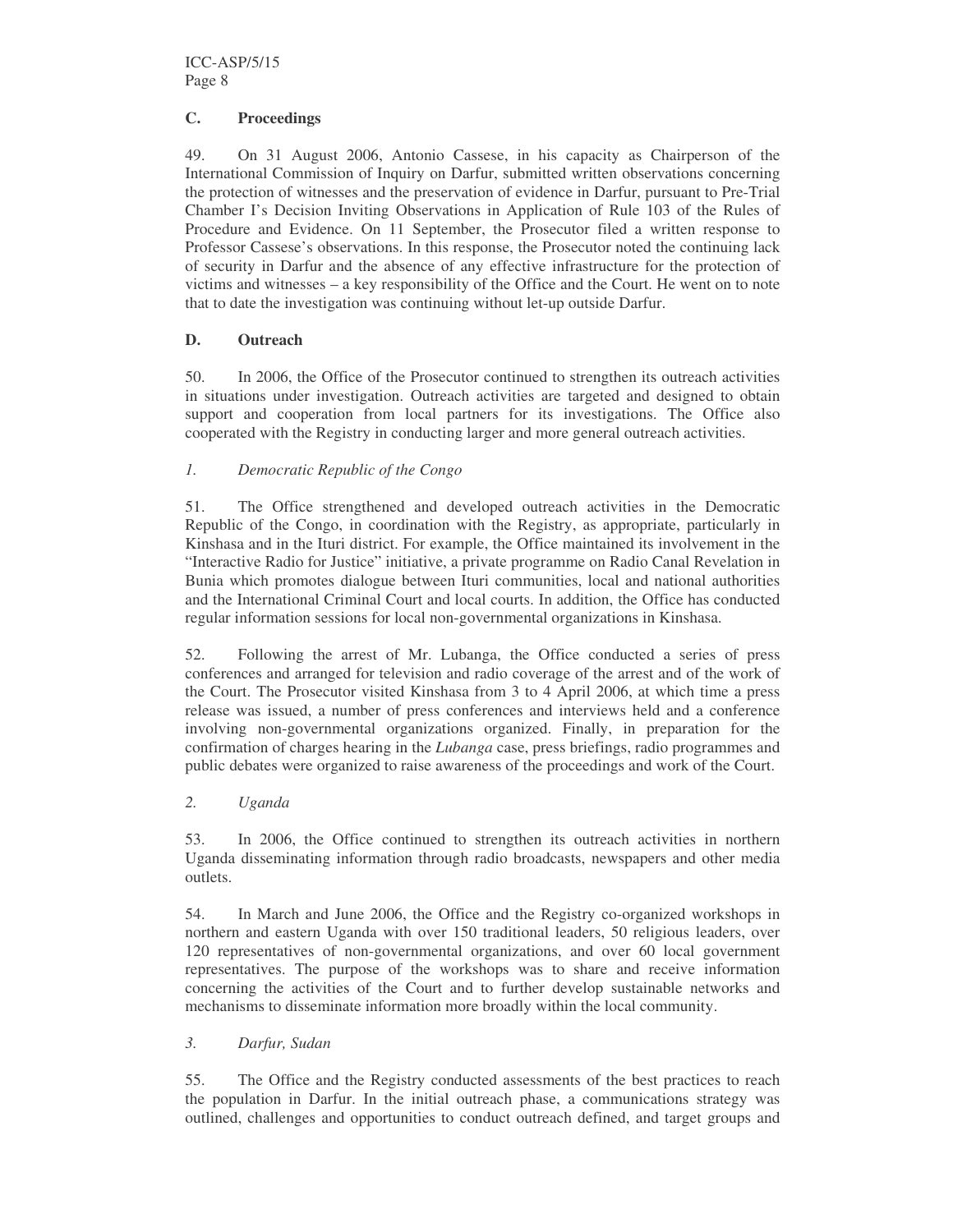potential partners identified. The preliminary public information and outreach assessment done by the Court confirmed that outreach in Sudan should be carefully conducted. The Court adopted a single coordinated strategy which, in consideration of the security of potential partners, will remain at least partially confidential. The inherent limitations of the process also necessitate a realistic view to be taken of the number of people who can actually be reached in the short term. Communication activities are being focused on disseminating basic information through the international media and other available means.

#### **E. Referrals and communications**

56. The Office of the Prosecutor continues to fulfil its statutory obligation to review all of the communications it receives. During the reporting period, 665 communications were sent to the Office. Of these, 569 were deemed manifestly outside the Court's jurisdiction, while the remainder, assessed as warranting further analysis, are at varying stages of review.

57. Five situations are currently under intensive analysis by the Office. Only those situations under analysis which have been made public by the senders of communications are made public by the Office. Among these, one is pursuant to a referral from a State Party (Central African Republic) and another pursuant to a declaration of acceptance by a non-State Party (Côte d'Ivoire) lodged with the Court, accepting the Court's jurisdiction for crimes committed on its territory since 19 September 2002. A mission to the Central African Republic took place and a mission to Côte d'Ivoire is planned for the purpose of developing an analysis of jurisdiction, admissibility and interests of justice issues.

58. On 10 February 2006, the Office posted on the Court's web site an update on communications received by the Office of the Prosecutor. The update included statistics on the communications received and information on the analysis process. On the same day, the Office made public its reasons for dismissing two situations that had been subjected to intense analysis: the situation in Iraq and the situation in Venezuela. With regard to the situation in Venezuela, the information available did not provide a reasonable basis to believe that the alleged crimes fell within the jurisdiction of the Court.<sup>5</sup> In the case of Iraq, where the Court has jurisdiction only with respect to the actions of nationals of States Parties, the information available constituted a reasonable basis to believe that a limited number of instances of wilful killing and/or inhuman treatment had occurred. However, the crimes allegedly committed by nationals of States Parties in Iraq did not appear to meet the required gravity threshold. Additionally, the Prosecutor noted that, although it was not necessary to reach a conclusion on complementarity in light of the conclusion on gravity, national proceedings had been initiated with respect to each of the relevant incidents.<sup>6</sup>

## **F. Building international cooperation**

#### *1. States Parties*

59. The Office issued numerous notifications and requests with regard to each of the three situations under investigation. In relation to the Democratic Republic of the Congo, multiple requests and notifications have been made and given. In the Darfur investigation, the Office made numerous requests for assistance. With regard to Uganda, the Office continued to facilitate constructive cooperation based on the cooperation mechanisms established during the two-year investigation. Since the unsealing of the arrest warrants, the

<sup>&</sup>lt;sup>5</sup> http://www.icc-cpi.int/library/ organs/otp/OTP\_letter\_to\_senders\_re\_Venezuela\_9\_February\_2006. pdf.

<sup>&</sup>lt;sup>6</sup> http://www.icc-cpi.int/library/organs/otp/OTP\_letter\_to\_senders\_re\_Iraq\_9\_February\_2006.pdf.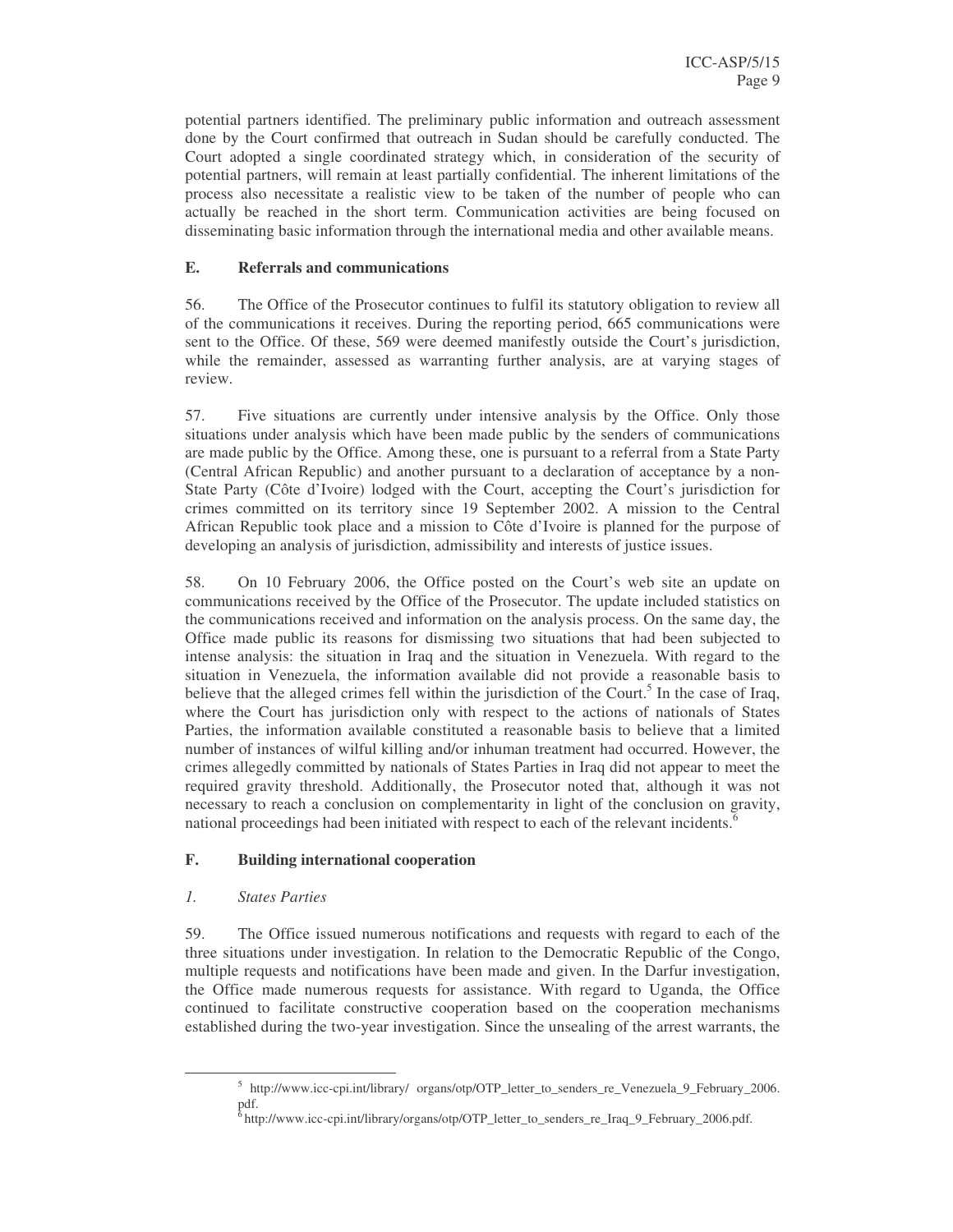Office has conducted numerous activities to galvanise regional and international cooperation in effecting the arrest warrants.

60. In addition, the Office has also concluded general cooperation agreements with two States Parties.

#### *2. International organizations*

61. During the past year, the Office of the Prosecutor entered into numerous arrangements with programmes, funds and offices of the United Nations system, pursuant to article 18 of the Negotiated Relationship Agreement between the Court and the United Nations. These arrangements typically relate to the interviewing of staff members and the provision of documentation in relation to ongoing investigations by the Office.

62. The Office also issued multiple requests to the United Nations Organization Mission in the Democratic Republic of the Congo (MONUC), pursuant to the Memorandum of Understanding between MONUC and the Office of the Prosecutor.

## *3. The United Nations International Independent Investigation Commission*

63. On 21 December 2005, the Secretary-General of the United Nations wrote to the Prosecutor of the Court expressing his intention to appoint Mr. Serge Brammertz, Deputy Prosecutor for Investigations, as Commissioner of the United Nations International Independent Investigation Commission (UNIIIC) into the assassination of former Lebanese Prime Minister Rafiq Hariri, and requesting the Prosecutor to "release him for a period of six months to take up this important responsibility." On 22 December 2005, following consultations with States Parties, the Prosecutor agreed to grant Mr. Brammertz a six-month leave of absence, until 15 July 2006. The decision was based on the conviction that it would be an important contribution of the Court towards efforts by other institutions to promote international justice.

64. On 2 June 2006, the Secretary-General requested that the Prosecutor grant Mr. Brammertz an additional leave of absence of approximately five months, until 31 December 2006, to continue his work with UNIIIC. Following consultations with the States Parties, the Prosecutor informed the Secretary-General that he approved the extension of Mr. Brammertz's leave until 31 December 2006. On 19 July 2006, the Secretary-General informed the Security Council of his intention to extend the mandate of Mr. Brammertz until 31 December 2006.

#### **G. Strategic planning**

65. In early 2006, the Office conducted 10 staff sessions, 1 plenary meeting and several senior management meetings relating to strategic planning. These sessions led to the formulation of the 2007-2009 Prosecutorial Strategy, which was harmonized with the Court-wide Strategic Plan. The Prosecutorial Strategy is comprised of five objectives that will drive all the activities of the Office's divisions and set out how the Office's units will achieve their goals by the end of 2009. The five objectives are to:

- 1. Conduct four to six focused and impartial investigations of those who bear the greatest responsibility in current or new situations;
- 2. Further improve the quality of the prosecution, with the aim of completing two expeditious trials;
- 3. In all situations, secure the necessary forms of cooperation to facilitate effective investigations and successful arrest operations;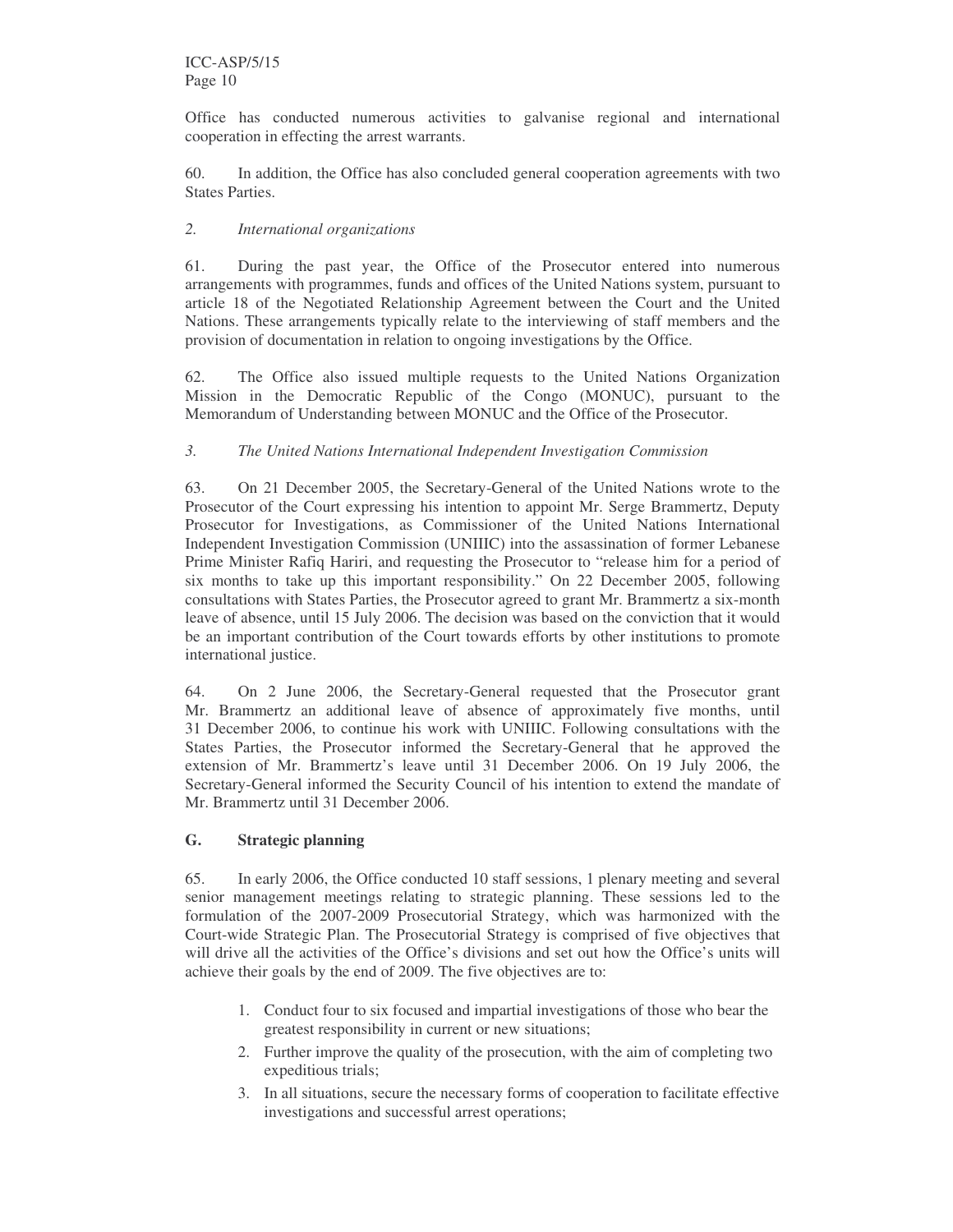- 4. Continuously improve the way in which the Office interacts with victims and address their interests;
- 5. Establish forms of cooperation with States and organizations to maximise the Office's contribution to the fight against impunity and the prevention of crimes.

## **IV. Registry**

66. The Registry provided judicial and administrative support to all organs of the Court and carried out its specific responsibilities in the areas of victims, witnesses, defence and outreach. In the field, the work of the Registry focused on providing administrative support to the teams of both the Registry and the Office of the Prosecutor as well as on conducting activities in relation to its specific responsibilities in the areas of outreach, defence, victims and witnesses. At headquarters, the Registry serviced the Court by providing the necessary support to ongoing judicial proceedings.

67. The Regulations of the Registry were finalized and approved by the Presidency on 6 March 2006. These Regulations address key issues, such as proceedings before the Court, responsibilities of the Registrar relating to victims and witnesses, counsel issues and legal assistance and detention matters.

## **A. Field operations**

68. In order to ensure efficient oversight and coordination of the Court's field activities, the Registry established a Field Operations Section. In providing support for field operations, the Section works closely with the Office of the Prosecutor.

69. Specific recruitment activities were launched for field staff, appropriate contracts designed and administered, health and welfare protection ensured and tailor-made training offered. Travel and tropical medicine were priorities for the health-care activities of the Registry.

70. The Registry provided regular threat assessments, ensured compliance with field security standards, and established and consolidated cooperation with other actors on specific security support required. Mechanisms were put in place to ensure that information security extends to data collected and processed during field missions.

71. With respect to witness protection, the Registry maintained the existing witness protection systems and its operational support structures in the Democratic Republic of the Congo and Uganda. Where necessary, such systems and structures have been adapted as new needs have arisen. With regard to Darfur, Sudan, support and protection structures are currently being developed.

#### **B. Outreach**

72. The Registry is the organ primarily responsible for outreach activities. During the reporting period, 16 workshops and informational meetings involving 1,300 participants were held in the Democratic Republic of the Congo. Fourteen workshops and seminars involving 700 participants were organized in Uganda. The activities engaged experts from the Victims Participation and Reparations Section, the Public Information and Documentation Section, the Defence Support Section and, where possible and appropriate, members of the Office of the Prosecutor. The Registrar personally visited Chad from 26 to 29 March 2006, where he met with representatives of civil society, the media and United Nations agencies and programmes. During the period from 3 to 7 April 2006, he held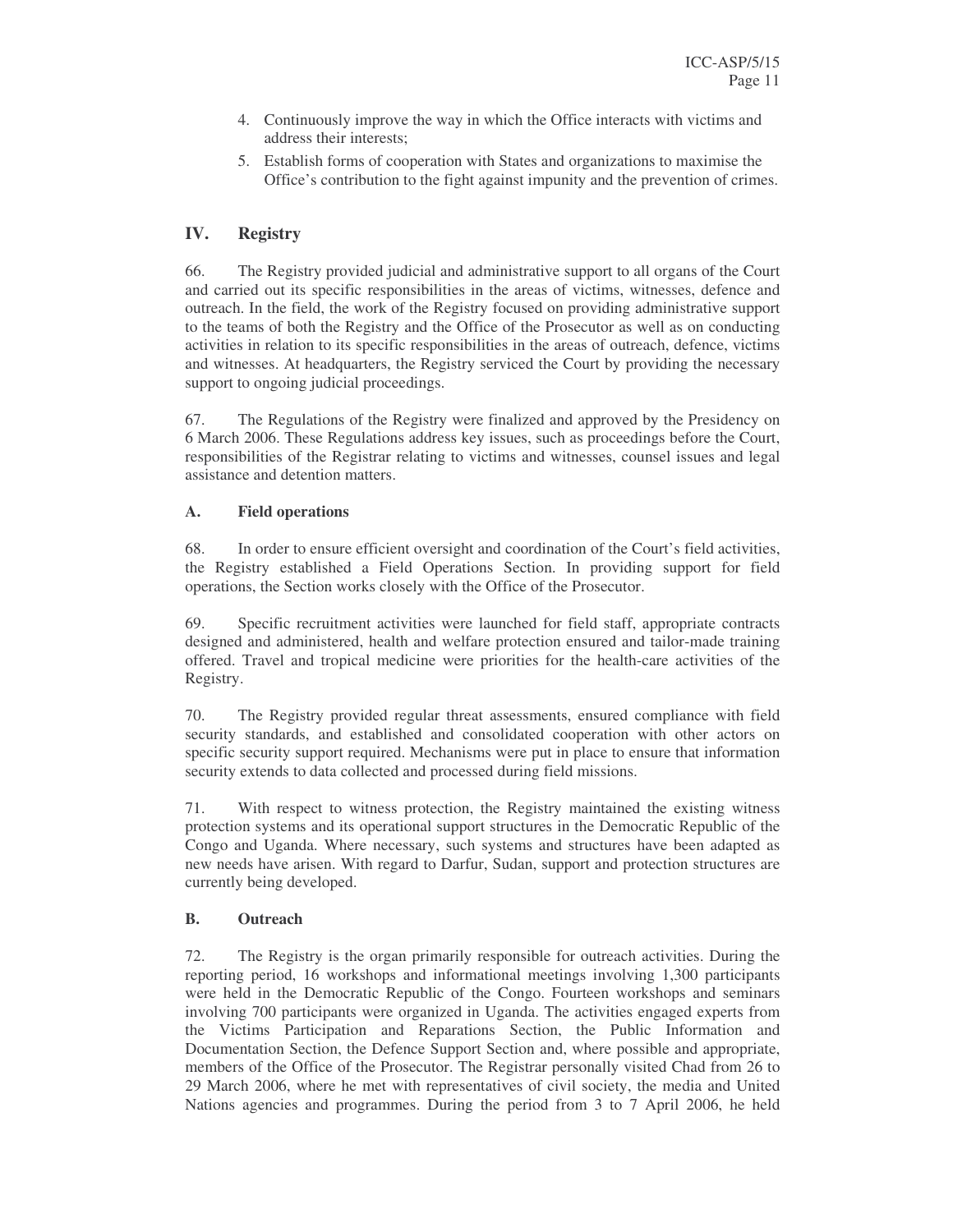meetings in Uganda with local traditional and religious leaders, representatives of nongovernmental organizations, journalists and United Nations officials.

73. The outreach activities included bilateral meetings, workshops, seminars and training activities all tailored to respond to the particular needs of the participants. Audiences consisted of the general public; representatives of non-governmental organizations; local, traditional and religious leaders; magistrates and other judicial officials; lawyers; United Nations staff; and students, among others. Various outreach products were disseminated, including basic legal texts and the publication "Understanding the ICC." Some 500 copies of the basic legal texts were distributed to representatives of legal communities and faculties of law in both the Democratic Republic of the Congo and Uganda. Additional informational materials and standard application forms for participation in proceedings or reparations were also disseminated.

74. The Court's outreach activities are supported through the presence on the ground of dedicated outreach personnel in both the Democratic Republic of the Congo and Uganda. Networks of reliable intermediaries were further developed in order to reach out to and inform local populations and victims. Through partnerships with local radio stations in remote areas, the Court increased its ability to reach out to local populations affected by the situations under investigation. Additionally, the Court disseminated information through local newspapers and publications.

## **C. Defence**

75. The Office of Public Counsel for the Defence is operational and provides necessary assistance to defence teams in accordance with the Rome Statute and Rules of Procedure and Evidence. To date, 152 persons have been inscribed on the list of counsel established pursuant to the Rules of Procedure and Evidence. During the period from 31 May to 1 June 2006, 100 counsel from the list participated in consultations with the Court through a seminar for counsel held in The Hague. The Registry has initiated the process for appointing the Commissioner in charge of disciplinary investigations of counsel and is facilitating the election of members of the disciplinary boards.

#### **D. Victims**

76. The Registry developed a revised Standard Application Form for Participation of victims in proceedings and a Standard Application Form for Victims' Reparations, both of which were approved by the Presidency. The Registry tested these documents in the field and received and processed applications for participation in judicial proceedings from a number of victims.

77. In order to ensure effective participation of victims in proceedings before the Court, the Office of Public Counsel for Victims has been established. This Office is independent and provides support and assistance to victims and their legal representatives.

## **E. Premises**

78. The Court has had a need for additional interim premises since the notification by the host State that Eurojust would not vacate the "B" wing of the Arc Building as expected. In July 2006, the Court relocated part of its staff to the Hoftoren building in the centre of The Hague as a temporary solution until prefabricated buildings could be constructed as a longer-term housing solution. The Court had planned on moving into prefabricated buildings in 2007, although just prior to the submission of the annual budget, the host State informed the Court that the construction of the prefabricated buildings may be postponed.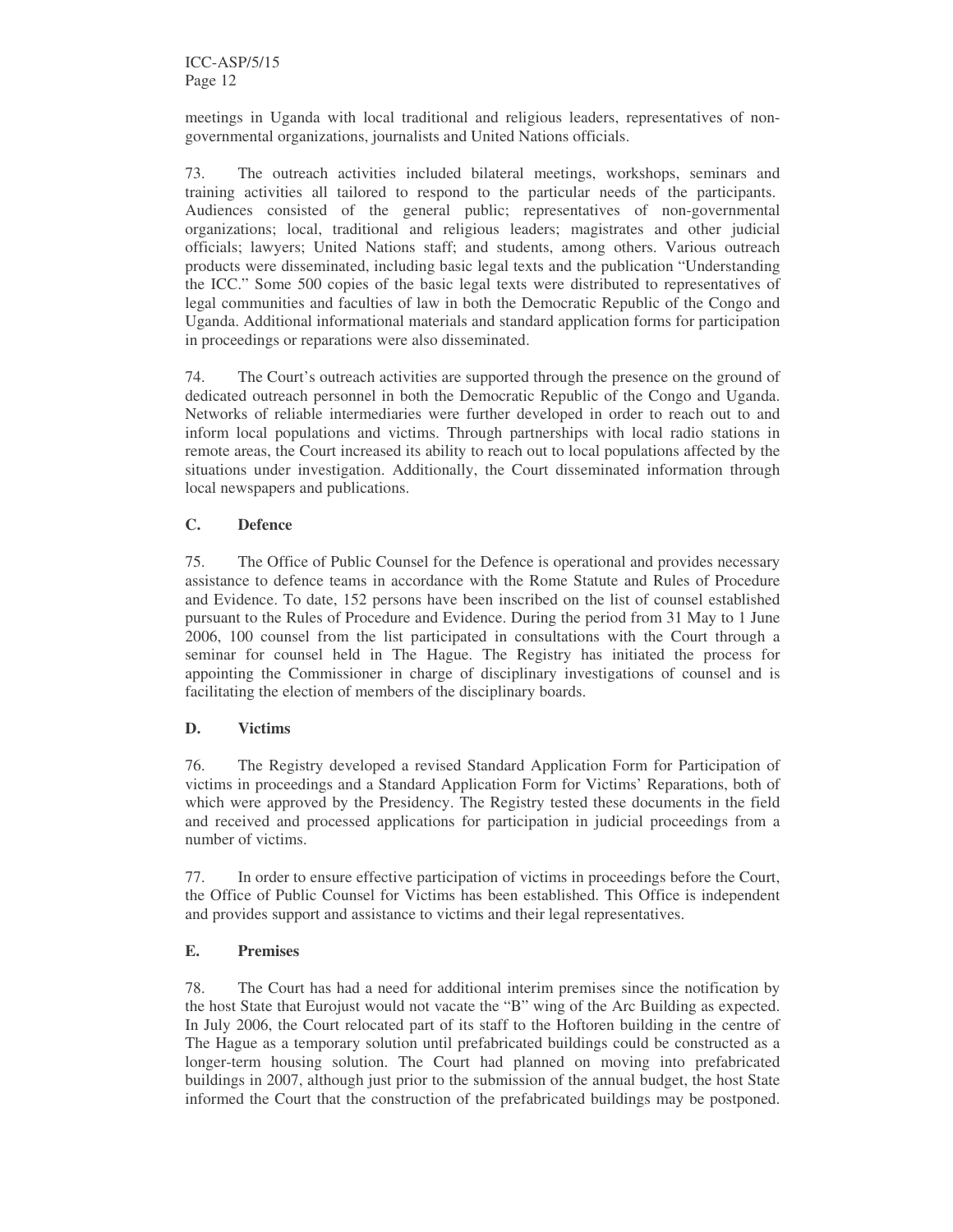The host State has provided additional office space in the Hoftoren building, but the need for sufficient interim premises has continued to increase in urgency.

79. The license for Courtroom 2 was issued to the Court in April 2006, giving the Court two full courtrooms and one pre-trial courtroom. The Court Media Centre adjoins the courtrooms and includes a Press Briefing Room and a "hot desk" area for writing and sending stories. The Media Centre was used for the first time during the initial appearance of Thomas Lubanga Dyilo.

80. In 2006, the Detention Centre took custody of its first detainee, Mr. Lubanga. The Detention Centre also took custody of Mr. Charles Taylor, pursuant to the Memorandum of Understanding between the Court and the Special Court for Sierra Leone.

81. The Court reviewed its internal governance arrangements regarding the permanent premises, pursuant to the request of the Committee on Budget and Finance.

## **F. Administration**

82. During the reporting period, the Registry continued servicing the Court through, *inter alia*, implementation of its administration and document management systems. These systems have been used to ensure the digital recording of hearings and electronic management of transcripts, thereby contributing to greater efficiency and accuracy of information. In compliance with the decision of Pre-trial Chamber I, the Registry provided computer equipment, training, software and support to Mr. Lubanga and his defence team.

83. The Registry also extended the use of the Court Management System to defence, victims and witnesses. Currently, the TRIM software designed to stock data is used by half of the Court.

84. In its capacity as the organ responsible for non-judicial aspects of the administration, the Registry continued the implementation of a global Record and Documents Management system and of the administrative and judicial Enterprise Resource Planning (ERP) system. To date, the ERP system is operational for procurement, budget, payroll and travel management. Deployment of advanced functions, such as e-recruiting, business intelligence and management information systems, is under way.

85. Maintaining high ethical standards is essential. Specific training was developed for staff in ethics and integrity awareness and in cross-cultural competence. In accordance with the Staff Rules, the Disciplinary Advisory Board and the Appeals Board have been established and are fully operational.

#### **G. Building international cooperation**

86. The Registry concluded an agreement with the host State facilitating the operation of the Court with respect to the detention and transport of suspects. It also participated in the negotiation of other international agreements of the Court.

87. In order to strengthen cooperation with the other components of the emerging international justice system, the annual meeting of the Registrars of the ad hoc Tribunals, the Special Court for Sierra Leone and the Court took place on 2 and 3 March 2006 in Geneva. The Registry also maintained regular dialogue with non-governmental organizations and the United Nations.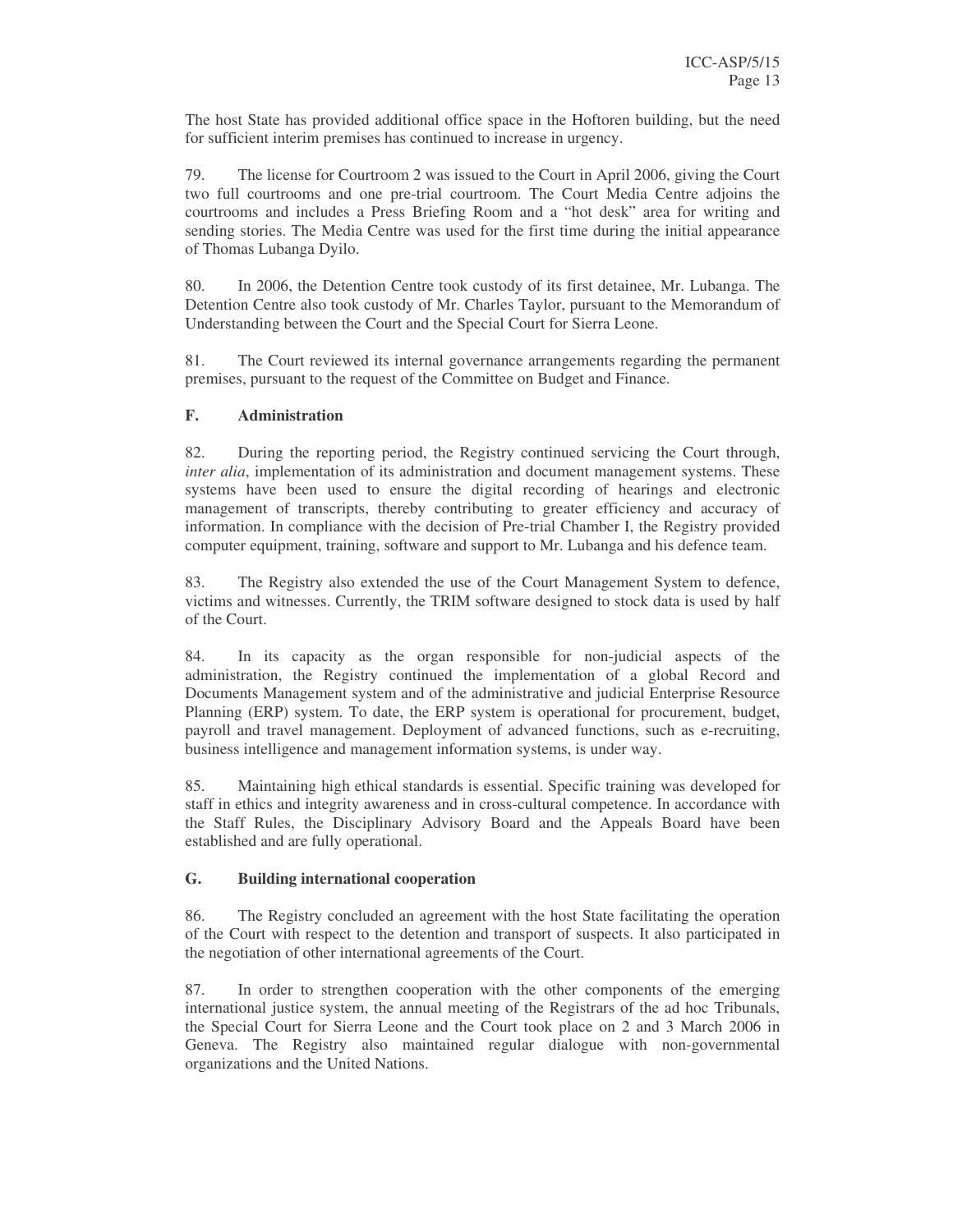## **V. Activities involving the whole Court**

## **A. Strategic planning**

88. In early 2006, the Court adopted the first version of its Strategic Plan. The Plan provides a common framework for the Court's activities over the next 10 years, with emphasis on objectives for the three years immediately ahead. Through the Plan, the Court aims to set a clear direction for its future, ensure continuous coordination of its activities, demonstrate its transparency and further strengthen its relationships with States Parties and other actors.

89. As stated in the Strategic Plan, the mission of the Court is: "As an independent judicial institution in the emerging international justice system, the International Criminal Court will:

- Fairly, effectively and impartially investigate, prosecute and conduct trials of the most serious crimes;
- Act transparently and efficiently; and
- Contribute to long-lasting respect for and the enforcement of international criminal justice, to the prevention of crime, and to the fight against impunity."

90. In order to fulfil this mission, the Strategic Plan identifies three strategic goals: to ensure the quality of justice, to become a well-recognized and adequately supported institution and to be a model for public administration. Thirty strategic objectives provide detailed elements of the steps to be taken in order to reach these goals.

91. The Court presented the Strategic Plan to the Committee on Budget and Finance at the Committee's sixth session in April 2006. The Committee observed that the Plan "responded effectively to the Committee's own recommendations in prior sessions" and "agreed that the plan should provide an excellent basis for guiding and disciplining the Court's activities." <sup>7</sup> The Committee "agreed with the Court that it was essential that ownership of the strategic plan should remain with the Court and that it enjoy the support of States Parties."<sup>8</sup> On this basis, the Court presented the Strategic Plan to States Parties, including through The Hague Working Group of the Bureau of the Assembly and the Friends of the Court group, and incorporated their feedback. The Court also engaged in similar dialogue with other key interlocutors, in particular civil society organizations. The Court submitted a separate report on the Strategic Plan to the Assembly.

92. The Court has begun implementing the Strategic Plan. Strategies contributing to achieving the Court's goals, including a Prosecutorial Strategy, were developed concurrently with the Plan. The Court has provided reports to the Assembly on its strategies for outreach and for information and communications technologies.

93. One of the primary means for implementing the Plan annually will be through the Court's budget. In the proposed budget for 2007, each programme and sub-programme identified the Court's strategic objectives to which it will contribute. Each objective was then linked to expected results and performance indicators for 2007.

<sup>&</sup>lt;sup>7</sup> Report of the Committee on Budget and Finance on the work of its sixth session (ICC-ASP/5/1), para. 55.

Report of the Committee on Budget and Finance on the work of its sixth session (ICC-ASP/5/1), para. 56.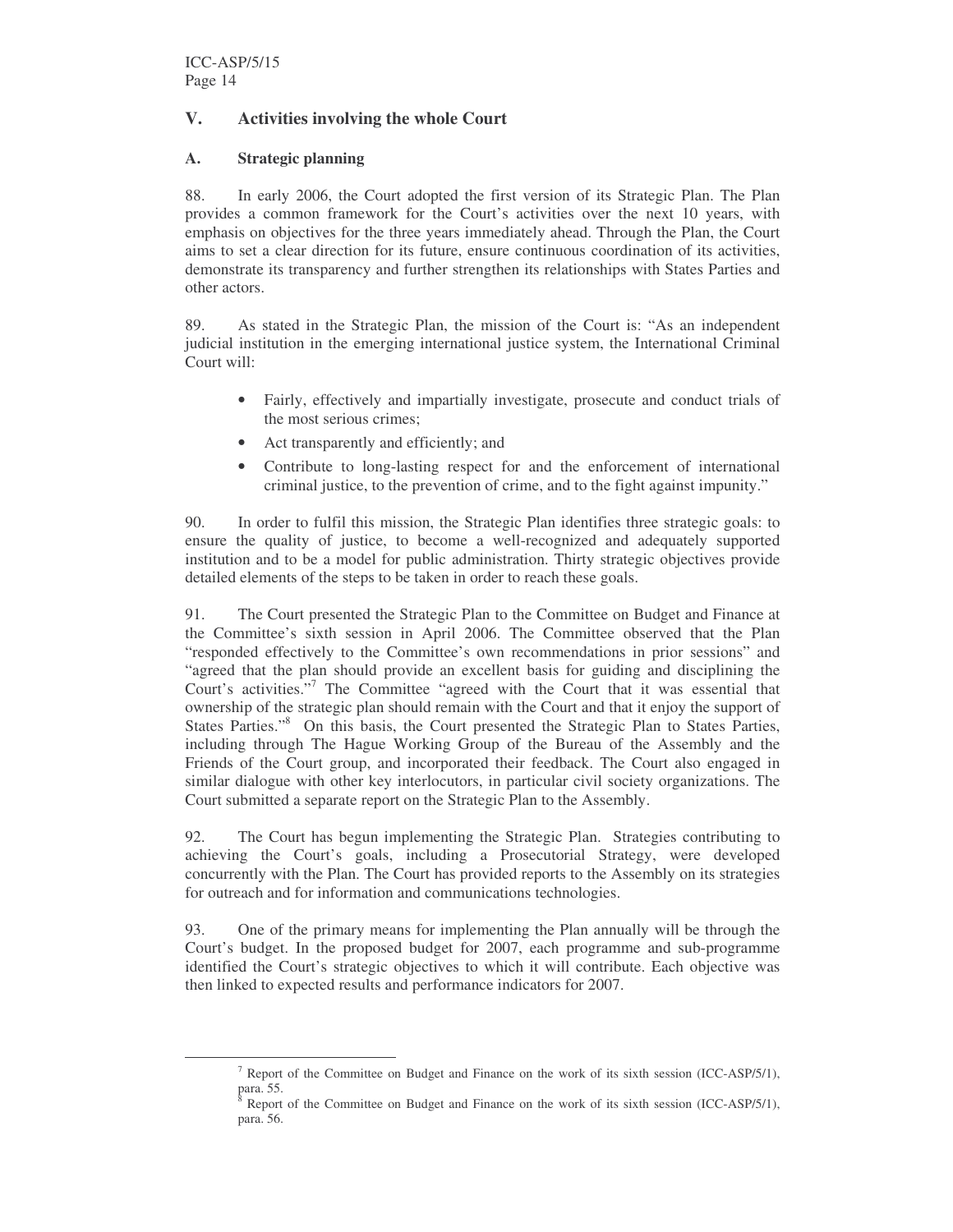94. As part of the strategic planning process, the Court has also developed a Court Capacity Model. The Model is a planning tool to assist the Court in aligning the resources it will need with the accomplishments it can achieve, as well as in forecasting future needs. The Model can be used to run simulations identifying a range of staff resources needed to conduct a certain number of investigations, trials and appeals. The Model can also be used to spread the Court's activities over time, identifying any bottlenecks caused by under- or over-capacity of human resources. The Court will present the Model and simulations using the Model to the Committee at its seventh session in October 2006.

#### **B. Building international cooperation**

95. During the reporting period, developing necessary cooperation with States, international organizations and civil society was a priority for the Court.

96. With regard to cooperation from States Parties, Part 9 of the Rome Statute provides the legal framework for the rendering of various types of judicial assistance, including the arrest and surrender of persons and the provision of other forms of cooperation. Cooperation agreements also facilitate the provision of support to the Court. During the reporting period, the Court continued to conduct negotiations with States Parties regarding the enforcement of sentences and the relocation of witnesses. An agreement on the use of the diplomatic pouch was concluded with the host State. Negotiation of the Headquarters Agreement remains pending. In addition, the Office of the Prosecutor and the Registry concluded agreements, described above, on issues pertaining to the work of those organs.

97. The Court continued to build upon the Negotiated Relationship Agreement concluded with the United Nations in 2004. The Court and the United Nations cooperated routinely in the field and also discussed cooperation issues at their respective headquarters. A series of meetings between United Nations and Court officials was held on 23 and 24 January 2006, following up on previous meetings held in New York in July 2005. On 12 April 2006, the United Nations Secretary-General visited the seat of the Court. The second annual report of the Court to the United Nations was submitted in August 2006, and the President of the Court will present the report to the United Nations General Assembly in October.

98. Following the Assembly's approval of the establishment of a Court Liaison Office in New York, the Court initiated the process for the recruitment of the Head of Office. A recruitment panel was convened consisting of representatives of all of the organs of the Court and a representative of States Parties. After consideration of the candidates, the panel selected Ms. Socorro Flores Liera as Head of the Liaison Office. Ms. Flores Liera assumed her responsibilities at the beginning of September 2006.

99. While the Head of Office was being recruited, the Court began the search for premises in New York to house the Office. States Parties, through their Permanent Missions in New York, assisted the Court in this endeavour. The Court also initiated contacts with the United Nations to arrange for access of the Liaison Office to United Nations premises and meetings. The immediate objectives for the Office in 2007 will be the physical establishment of the Office, identifying and establishing relations with a network of operational contacts within the United Nations and defining and implementing clear lines of authority and decision-making procedures with headquarters.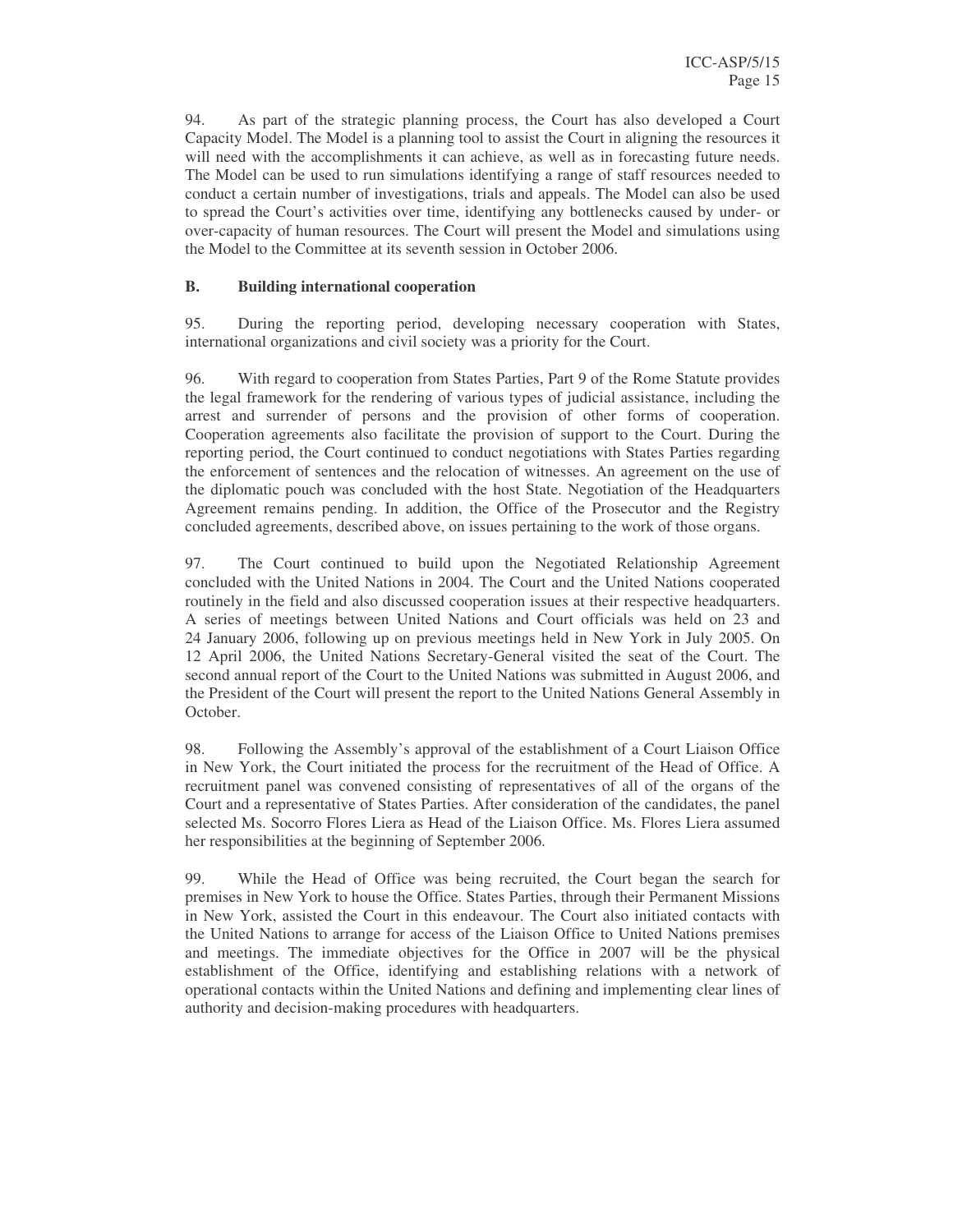100. On 10 April 2006, the Court concluded a cooperation agreement with the European Union. This agreement covers issues such as exchanges of information, security, testimony of staff of the European Union and cooperation between the European Union and the Office of the Prosecutor. In order to facilitate cooperation and assistance, the agreement provides for the establishment of regular contacts between the Court and the European Union and for the establishment of the European Union Focal Point for the Court.

101. The Court continued negotiations on a cooperation agreement with the African Union. Negotiations on the agreement are at an advanced stage, and the Court intends to conclude it soon. In June 2006, the President and Prosecutor of the Court participated in a meeting of the Peace and Security Council of the African Union in Addis Ababa, Ethiopia. While there, they both met with His Excellency Alpha Oumar Konaré, Chairperson of the African Union Commission.

102. The Court also entered the final stages of negotiations on a cooperation agreement with the Asian-African Legal Consultative Organization.

103. On 29 March 2006, the Court signed an agreement with the International Committee of the Red Cross (ICRC) governing visits by the ICRC, pursuant to the jurisdiction of the Court, to persons deprived of liberty. On 28 and 29 June 2006, the ICRC made its first visit to the Court's Detention Centre pursuant to the agreement.

104. As one part of the emerging system of international justice, the Court also provided assistance to other institutions within the system. On 29 March 2006, the then President of the Special Court for Sierra Leone (SCSL), Justice A. Raja N. Fernando, sent a letter to the President of the Court, Judge Philippe Kirsch, requesting the use of the Court's facilities in order to conduct the trial of Charles Taylor in The Hague. The Court sought the views of States Parties on this matter. The Assembly subsequently conveyed to the Court its acceptance of the request of the Special Court, on the condition that all costs be paid in advance by the SCSL and that the arrangements should not adversely affect the functioning of the Court. On 13 April 2006, the Court and the SCSL concluded a Memorandum of Understanding that included the conditions set by the Assembly. Mr. Taylor was transferred to the Detention Centre on 20 June 2006. His trial is currently anticipated to start in the spring of 2007.

105. Mindful of the importance of raising awareness and enhancing communication in order to sustain support, the Court continued to seek regular dialogue with States Parties. Jointly represented by the three organs and the Secretariat of the Assembly, the Court has held two diplomatic briefings for representatives of States in 2006 and will hold a third briefing in October. Upon invitation, the Court attended meetings of the working groups established by the Bureau of the Assembly, and other meetings on specific topics convened by States Parties.

#### **VI. Conclusion**

106. The year 2006 marked the completion of the Court's first three years of operations with the conclusion of the first terms of office for its judges. Over these three years, an entirely new institution was built from scratch. At the same time, the Court launched three investigations into complex situations of ongoing violence. During the past year, many of the provisions of the Rome Statute were interpreted by the Court for the first time in the context of judicial proceedings.